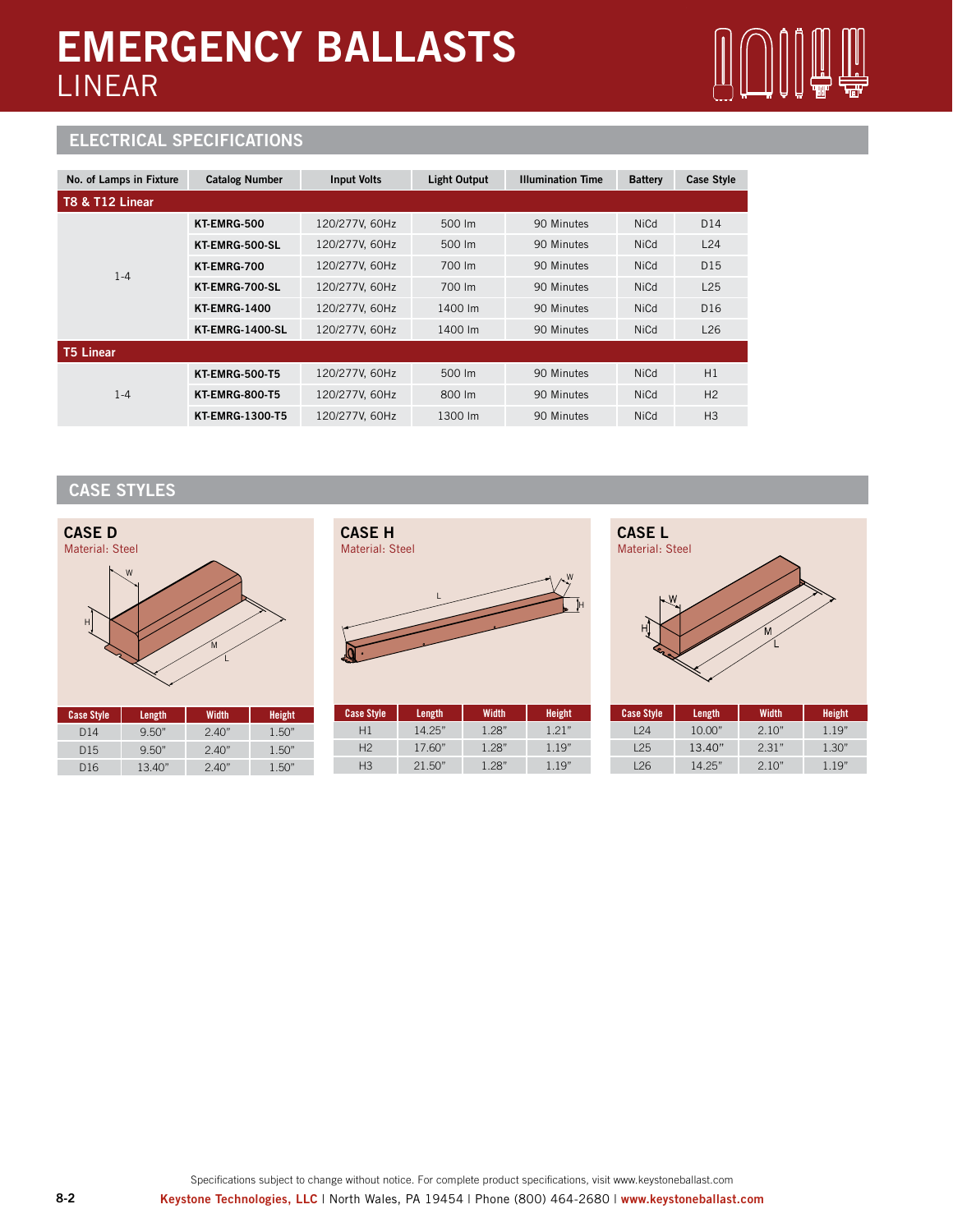# **EMERGENCY BALLASTS** LAMP COMPATIBILITY CHARTS

Keystone's line of emergency ballasts may be used with many lamp types and fixture applications. Refer to the lamp compatibility charts below to easily identify which Keystone emergency ballast is right for your application.

### ALL LAMPS LISTED BELOW HAVE AN OPERATION TIME OF 90 MINUTES.

| Lamp Type           |                                 | T <sub>5</sub> |                | T <sub>5</sub> HO | T <sub>8</sub>   |                |              | T <sub>10</sub> | T <sub>12</sub> |                | T8 U-Bend |                |
|---------------------|---------------------------------|----------------|----------------|-------------------|------------------|----------------|--------------|-----------------|-----------------|----------------|-----------|----------------|
|                     | <b>Number of Lamps Operated</b> | 1              | $\overline{2}$ | 1                 | 1                | $\overline{2}$ | $\mathbf{1}$ | $\overline{2}$  | 1               | $\overline{2}$ | 1         | $\overline{2}$ |
| <b>Light Output</b> | <b>Catalog Number</b>           |                |                |                   |                  |                |              |                 |                 |                |           |                |
| 650 Lumens          | KT-EMRG-650-CFL2                |                |                |                   |                  |                |              |                 |                 |                |           |                |
| 750 Lumens          | KT-EMRG-750-CFL4                |                |                |                   | 17W-40W          |                | 17W-40W      |                 | 17W-40W         |                | 32W, 40W  |                |
| 500 Lumens          | KT-EMRG-500                     |                |                |                   | 17W-40W          |                | 17W-40W      |                 | 17W-40W         |                | 32W, 40W  |                |
| 700 Lumens          | KT-EMRG-700                     |                |                |                   | 17W-110W 17W-40W |                | 17W-40W      | 17W-40W         | 17W-110W        | 17W-40W        | 32W, 40W  | 32W. 40W       |
| 1400 Lumens         | <b>KT-EMRG-1400</b>             |                |                |                   | 17W-110W 17W-40W |                | 17W-40W      | 17W-40W         | 17W-110W        | 17W-40W        | 32W, 40W  | 32W, 40W       |
| 500 Lumens          | KT-EMRG-500-SL                  | 8W-28W         |                |                   | 17W-40W          |                | 17W-40W      |                 | 17W-40W         |                |           |                |
| 700 Lumens          | KT-EMRG-700-SL                  | 8W-28W         |                | 39W               | 17W-40W          |                | 17W-40W      |                 | 17W-40W         |                | 32W, 40W  |                |
| 1400 Lumens         | <b>KT-EMRG-1400-SL</b>          | 8W-28W         | 8W-28W         | 39W, 54W          | 17W-40W          | 17W-40W        | 17W-40W      | 17W-40W         | 17W-40W         | 17W-40W        | 32W, 40W  |                |
| 500 Lumens          | <b>KT-EMRG-500-T5</b>           | 8W-28W         |                |                   | 17W-32W          |                |              |                 |                 |                |           |                |
| 800 Lumens          | <b>KT-EMRG-800-T5</b>           | 8W-28W         |                | 39W, 54W          | 17W-40W          |                | 17W-40W      |                 | 17W-40W         |                |           |                |
| 1300 Lumens         | <b>KT-EMRG-1300-T5</b>          | 8W-28W         |                | 39W, 54W          | 17W-40W          |                | 17W-40W      |                 | 17W-40W         |                | 32W, 40W  |                |

|                     | Lamp Type                       |          | T12 U-Bend     |         | 4-Pin CFL      | 4-Pin Long CFL Twin Tube |                | 2-Pin   | <b>T9 Circline</b> |                | LED T8* |
|---------------------|---------------------------------|----------|----------------|---------|----------------|--------------------------|----------------|---------|--------------------|----------------|---------|
|                     | <b>Number of Lamps Operated</b> | 1        | $\overline{2}$ | 1       | $\overline{2}$ | 1                        | $\overline{2}$ | 1       |                    | $\overline{2}$ |         |
| <b>Light Output</b> | <b>Catalog Number</b>           |          |                |         |                |                          |                |         |                    |                |         |
| 650 Lumens          | KT-EMRG-650-CFL2                |          |                |         |                |                          |                | 13W-26W |                    |                |         |
| 750 Lumens          | KT-EMRG-750-CFL4                | 34W, 40W |                | 13W-42W | 13W-39W        | 18W-40W                  | 18W-36W        |         | <b>20W</b>         |                |         |
| 500 Lumens          | KT-EMRG-500                     | 34W, 40W |                | 13W-26W |                | 18W-36W                  |                |         | 20W-40W            |                |         |
| 700 Lumens          | KT-EMRG-700                     | 34W, 40W | 34W. 40W       | 13W-42W | 13W-39W        | 18W-50W                  | 18W-36W        |         | 20W-40W            | 20W-40W        |         |
| 1400 Lumens         | <b>KT-EMRG-1400</b>             | 34W, 40W | 34W, 40W       | 13W-42W | 13W-39W        | 18W-55W                  | 18W-36W        |         | 20W-40W            | 20W-40W        |         |
| 500 Lumens          | KT-EMRG-500-SL                  | 34W, 40W |                | 13W-26W |                | <b>18W</b>               |                |         | 20W-40W            |                |         |
| 700 Lumens          | KT-EMRG-700-SL                  | 34W, 40W |                | 13W-39W |                | 18W-50W                  |                |         | 20W-40W            |                |         |
| 1400 Lumens         | <b>KT-EMRG-1400-SL</b>          | 34W, 40W |                | 13W-42W | 13W-39W        | 18W-40W                  | 18W-40W        |         | 20W-40W            | 20W-40W        |         |
| 500 Lumens          | <b>KT-EMRG-500-T5</b>           |          |                | 13W-26W |                |                          |                |         |                    |                | 12W-18W |
| 800 Lumens          | <b>KT-EMRG-800-T5</b>           |          |                | 13W-26W |                | 18W-50W                  |                |         | 20W-40W            |                | 12W-18W |
|                     | 1300 Lumens KT-EMRG-1300-T5     | 34W. 40W |                | 13W-42W |                | 18W-50W                  |                |         | 20W-40W            |                | 12W-18W |

*\*Not approved to UL 924 standards.*